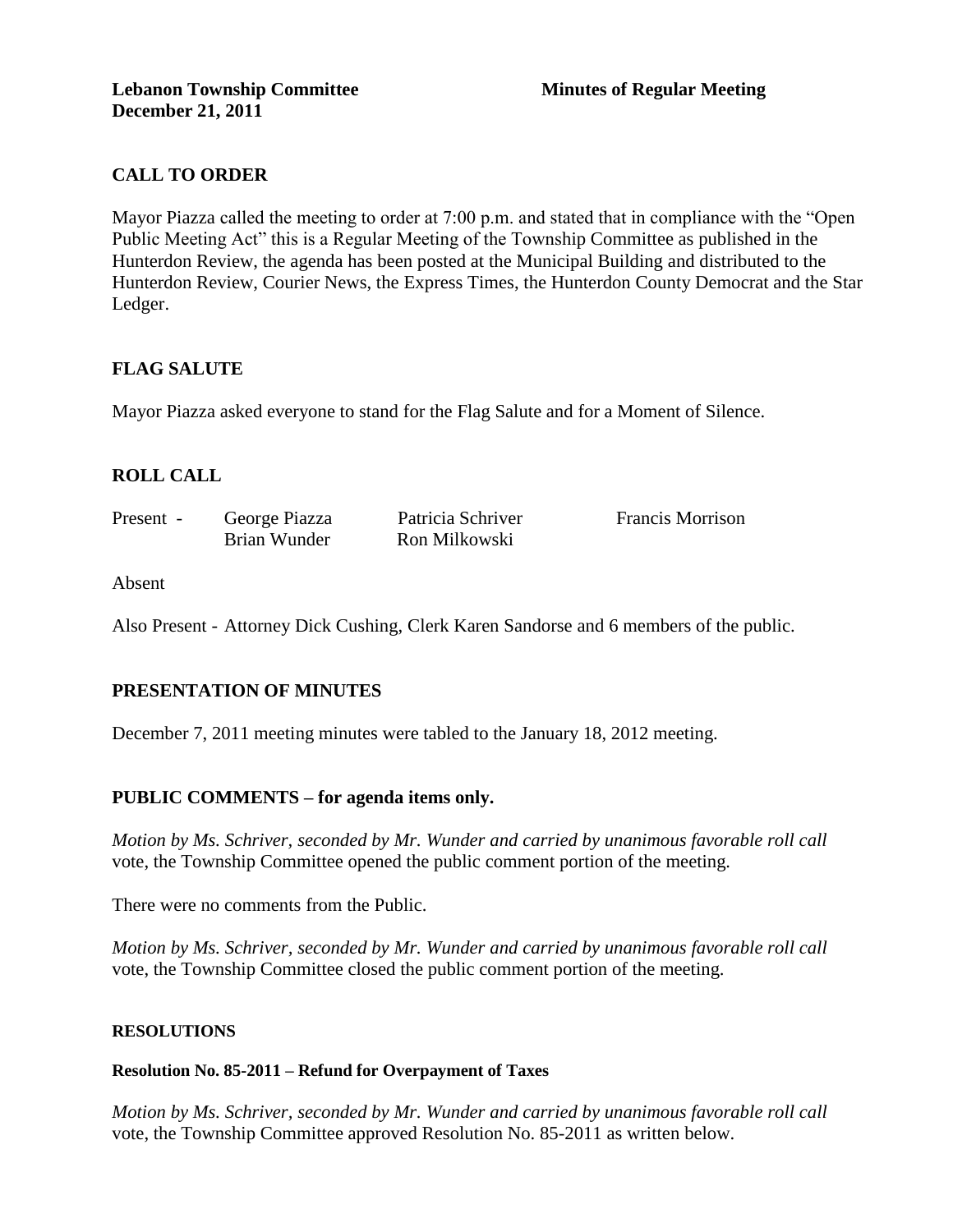LTCM 12/21/2011 Page 2 of 8

# **RESOLUTION NO. 85-2011 TOWNSHIP OF LEBANON COUNTY OF HUNTERDON STATE OF NEW JERSEY REFUND FOR OVERPAYMENT OF TAXES**

WHEREAS there exists an overpayment of 2011 taxes for the following properties, and WHEREAS these amounts have been requested for refund by Core Logic, THEREFORE BE IT RESOLVED, that the Treasurer be authorized to prepare and Mayor, Treasurer and Clerk be authorized to sign a refund check for the following properties:

| Block/Lot | Amount   |
|-----------|----------|
| 35/5      | 1,685.93 |
| 40/2      | 2,615.13 |
| 51/14.11  | 1,882.65 |

# **Resolution No. 86-2011 – 2011 Tax Surplus**

*Motion by Mr. Milkowski, seconded by Mr. Wunder and carried by unanimous favorable roll call*  vote, the Township Committee approved Resolution No. 86-2011 as written below.

# **TOWNSHIP OF LEBANON COUNTY OF HUNTERDON STATE OF NEW JERSEY RESOLUTION NO. 86-2011 2011 TAX SURPLUS**

WHEREAS N.J.S.A.40A:5-17.1 allows for amounts of \$5.00 and less of overpaid taxes to be cancelled, and

WHEREAS the following amounts are overpaid for 2011, and

WHEREAS it is the desire of the Tax Collector to clear these small credit balances before the New Year,

THEREFORE, BE IT RESOLVED that the following amounts be cancelled and placed in surplus:

| <b>Block/Lot</b> | <b>AMOUNT:</b> |
|------------------|----------------|
| 5/2              | .50            |
| 8/3              | .01            |
| 12/3 Q0015       | .41            |
| 14/1             | .50            |
| 16/7             | .04            |
| 16/68            | .10            |
| 17/17            | .01            |
| 23/8             | .05            |
| 24/82            | .10            |
| 29/10            | .08            |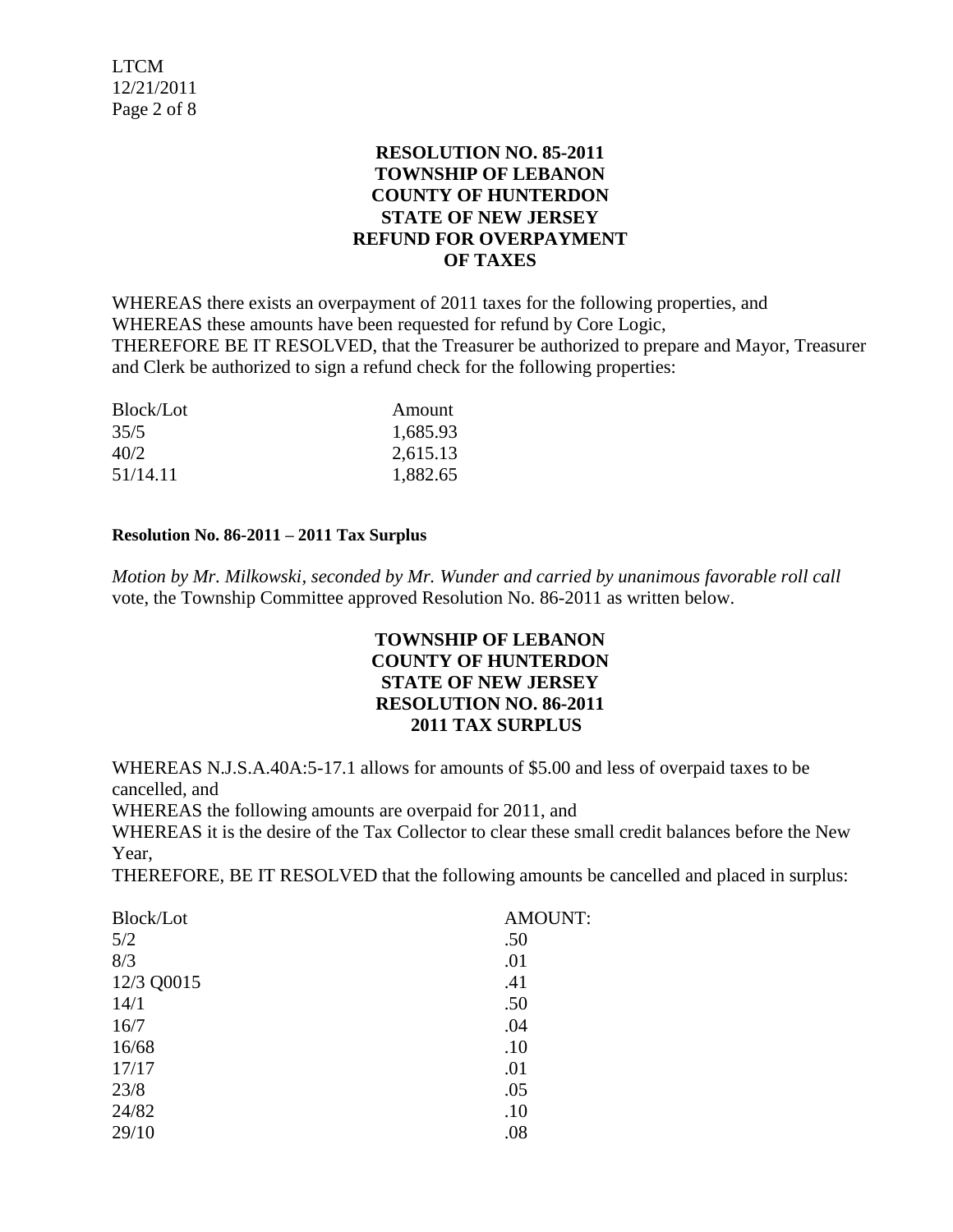| <b>LTCM</b>    |     |
|----------------|-----|
| 12/21/2011     |     |
| Page 3 of 8    |     |
|                |     |
| 35/70          | .04 |
| 37/35          | .02 |
| 37/39          | .67 |
| 38/2 Q0096     | .26 |
| 38/5 Q0096     | .08 |
| 38/43          | .01 |
| 44/24.06       | .01 |
| 48/6           | .02 |
| 50/4.03        | .01 |
| 59/34.01       | .98 |
| 60/30.01       | .10 |
| 61/40.02       | .01 |
| 66/17.04 Q0206 | .02 |
| 66/17.05       | .01 |
| 69/47          | .01 |
| 69/48          | .20 |
| 73/10          | .07 |
|                |     |

TOTAL: \$4.32

### **Resolution No. 87-2011- 2011 Delinquent Taxes to be Canceled**

*Motion by Ms. Schriver, seconded by Mr. Milkowski and carried by unanimous favorable roll call*  vote, the Township Committee approved Resolution No. 87-2011 as written below.

# **TOWNSHIP OF LEBANON COUNTY OF HUNTERDON STATE OF NEW JERSEY RESOLUTION NO. 87-2011 2011 DELINQUENT TAXES TO BE CANCELED**

WHEREAS N.J.S.A.40A:5-17.01 allows for amounts of \$5.00 and less of delinquent taxes to be cancelled, and WHEREAS the following amounts are open and due for 2011, and WHEREAS it is the desire of the Tax Collector to clear these small balances before the New Year, THEREFORE, BE IT RESOLVED that the following amounts be cancelled:

| 3/5.02 Q0214 | .41 |
|--------------|-----|
| 10/52        | .01 |
| 10/54        | .03 |
| 21/32.10     | .45 |
| 24/8.02      | .22 |
| 27/7         | .01 |
| 28/3         | .01 |

Block/Lot AMOUNT: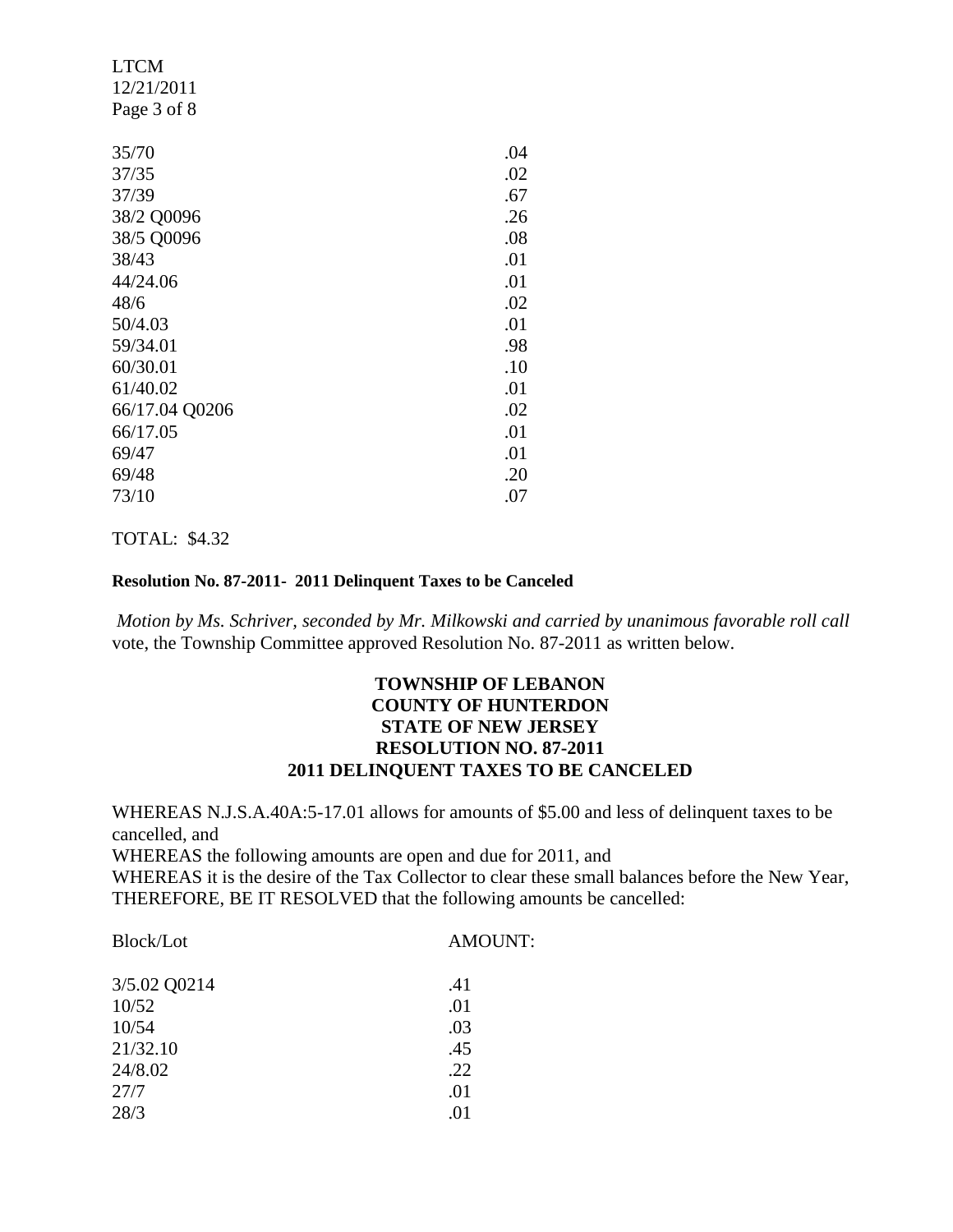| <b>LTCM</b>    |     |
|----------------|-----|
| 12/21/2011     |     |
| Page 4 of 8    |     |
| 29/6.02        | .20 |
| 29/33.01       | .74 |
| 35/31.11       | .69 |
| 36/28.02       | .16 |
| 37/23.12       | .01 |
| 37.02/6        | .39 |
| 38/14          | .94 |
| 38/17          | .01 |
| 38/98          | .37 |
| 41/16.11       | .02 |
| 47/1           | .04 |
| 50/15.03       | .27 |
| 57/26 Q0125    | .02 |
| 60/47          | .18 |
| 65/20          | .05 |
| 65/20.03 Q0029 | .70 |
| 69/50          | .01 |
|                |     |

TOTAL: \$5.94

#### **Resolution No. 88-2011 – Transfers**

*Motion by Ms. Schriver, seconded by Mr. Wunder and carried by unanimous favorable roll call*  vote, the Township Committee approved Resolution No. 88-2011 as written below.

### **TOWNSHIP OF LEBANON COUNTY OF HUNTERDON STATE OF NEW JERSEY RESOLUTION NO. 88-2011 TRANSFERS**

 WHEREAS, under the provisions of the Local Budget Law, certain transfers are allowable in the 2011 Budget, if it shall become necessary to expend an amount in excess of the respective sums appropriated therefore; and there shall be an excess in one or more appropriations; and

 WHEREAS, certain charges to be incurred that must be paid as designated by the credits herein shown and affected in the appropriations reflected are to be paid;

 NOW, THEREFORE BE IT RESOLVED BY THE MUNICIPAL COUNCIL OF THE TOWNSHIP OF LEBANON that the Chief Financial Officer be authorized to make the following transfers so that the above mentioned bills may be paid from the 2011 budget year:

| <b>ACCOUNT</b>          | <b>FROM</b> | TO |
|-------------------------|-------------|----|
| Finance Salary & Wage   | \$5,600.00  |    |
| Assessment of Taxes O/E | \$7,000.00  |    |
| Recycling Salary & Wage | 950.00      |    |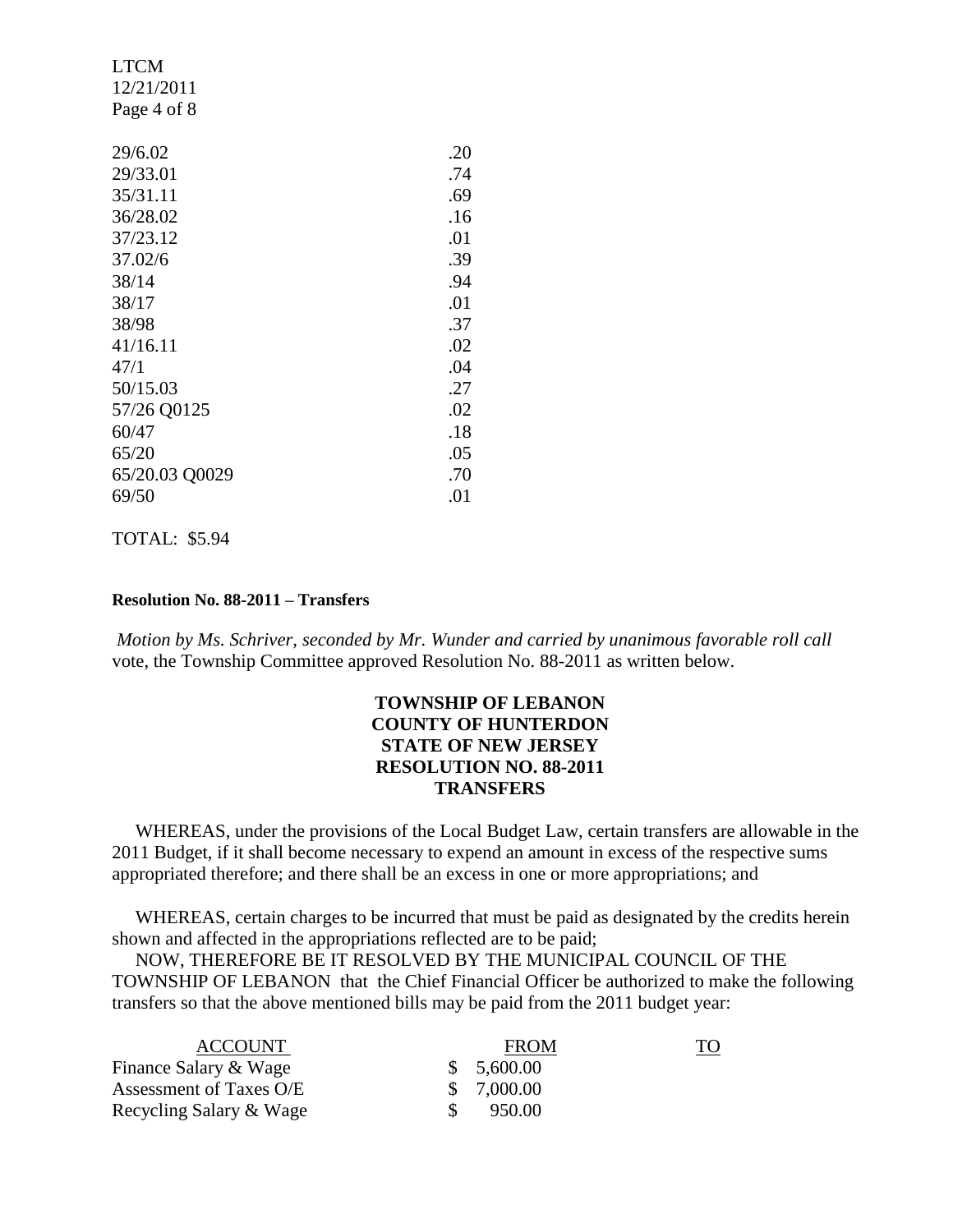LTCM 12/21/2011 Page 5 of 8

| Board of Health O/E               | \$<br>1,000.00 |                 |
|-----------------------------------|----------------|-----------------|
| Recreation O/E                    | \$<br>374.00   |                 |
| Elections O/E                     | \$<br>1,000.00 |                 |
| Planning Board O/E                | \$<br>2,000.00 |                 |
| Board of Adjustment O/E           | \$<br>2,000.00 |                 |
| Buildings & Grounds O/E           | \$<br>1,727.00 |                 |
| Snow Removal O/E                  | \$<br>8,000.00 |                 |
| Municipal Clerk Salary & Wage     |                | \$<br>2,700.00  |
| Tax Collector Salary & Wage       |                | \$<br>5,200.00  |
| Assessment of Taxes Salary & Wage |                | \$<br>2,626.00  |
| Aid to Library                    |                | \$<br>2,900.00  |
| Recycling Program O/E             |                | \$<br>225.00    |
| Police Salary and Wages           |                | \$<br>12,000.00 |
| Social Security System            |                | \$<br>4,000.00  |
| <b>TOTAL</b>                      | \$29,651.00    | \$<br>29,651.00 |

#### **Resolution No. 89-2011 – Reserve County Open Space Trust Funds**

*Motion by Ms. Schriver, seconded by Mr. Wunder and carried by unanimous favorable roll call*  vote, the Township Committee approved Resolution No. 89-2011 as written below.

### **TOWNSHIP OF LEBANON COUNTY OF HUNTERDON STATE OF NEW JERSEY RESOLUTION NO. 89-2011 REQUEST TO RESERVE OPEN SPACE TRUST FUNDS**

WHEREAS, ten percent of the Hunterdon County Open Space Trust Fund raised from the open space tax collected annually in each municipality is available for municipal open space purposes each year; and

WHEREAS, the Township of Lebanon does not have immediate plans to use its portion of the Open Space Trust Funds, however, will be researching options relative to improvements to the Township Museum property; and

WHEREAS, the Township of Lebanon wishes to reserve its FY 2010 share of the Fund for future projects.

NOW, THEREFORE, BE IT RESOLVED, by the Township Committee of the Township of Lebanon, County of Hunterdon and State of New Jersey that it hereby asks the Hunterdon County Board of Freeholders to reserve the Town's share in the amount of \$31,269.38, of the Hunterdon County Open Space Trust Fund collected in 2010 for use in future years.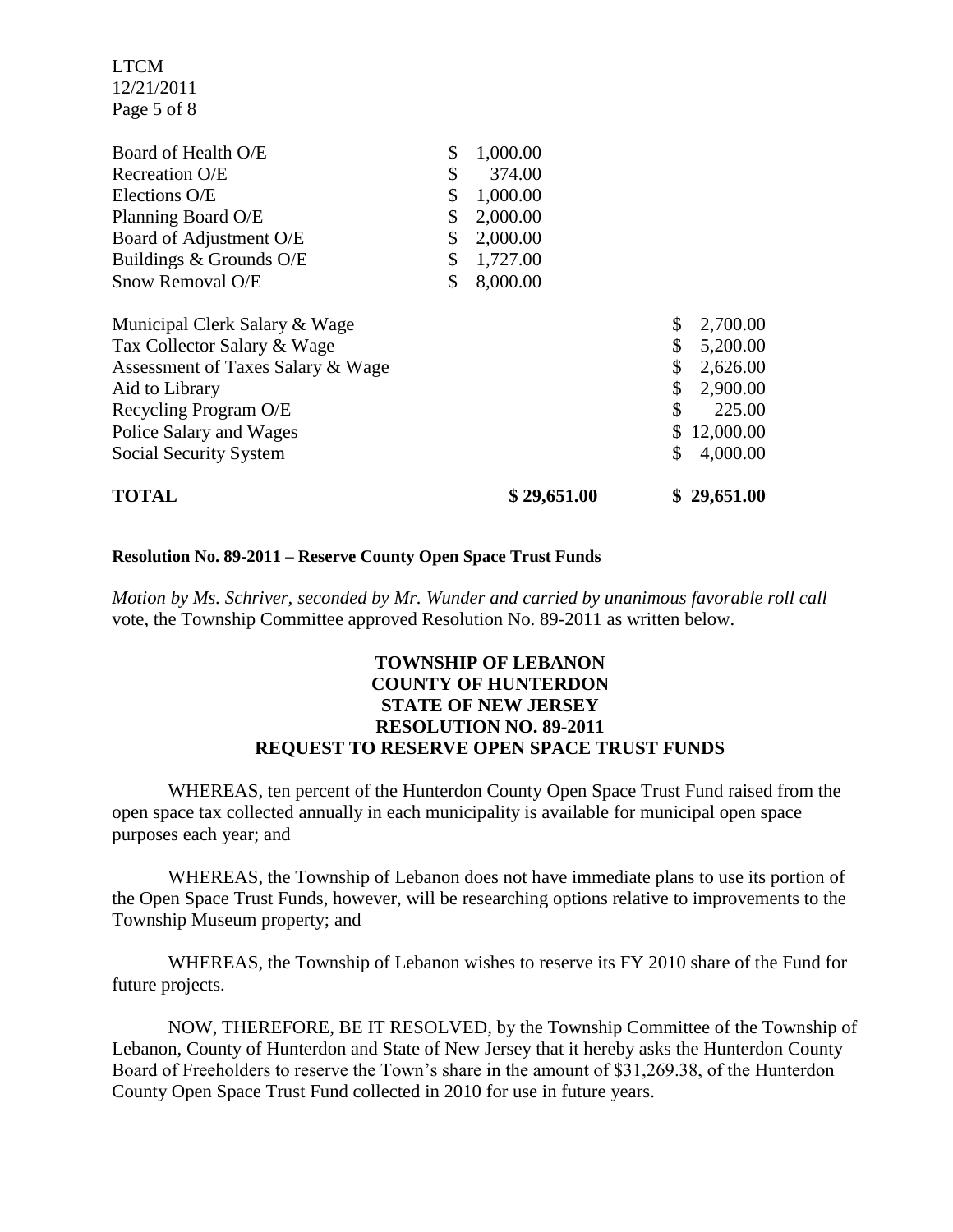LTCM 12/21/2011 Page 6 of 8 BE IT FURTHER RESOLVED that a copy of this Resolution shall be forwarded to the Hunterdon County Board of Freeholders and the County Open Space Coordinator.

### **OLD BUSINESS**

### **Cell Tower**

Attorney Cushing stated that Mr. Casale had questioned if the language of the Co-locator Agreement made sense. Attorney Cushing stated that after looking at the Agreement he agrees that it has some issues. Usually the wireless company finds other companies to be added to the tower. They usually cut a deal. The Township usually would receive 50% of the revenue. The Township has to be sure that there are no side deals that would work to the disadvantage of the cell tower owner. Attorney Cushing stated that they are not quite sure of how to proceed at this time and will have to deal with it once there is a co-locater for the tower. Attorney Cushing's office has redone the lease agreement with Cellco which was sent to them today. The Agreement has been simplified and informed Cellco that the Township wants an answer by December 31, 2011. Attorney Cushing stated that the original agreement states that Cellco has to peruse a building permit in good faith, if they do not it triggers the rent obligation. Attorney Cushing's office will explore with the Construction Code Department if any permits have been issued. They will then ask Cellco where they are with the matter and if anything is holding them up from obtaining a building permit and what has been holding up getting a building permit after all this time. Attorney Cushing stated that if Cellco does not have a good reason for not obtaining the building permits, he would recommend that rent should begin now.

### **Polt Property**

Mr. Milkowski stated that he informed the Planning Board that Mr. Polt has offered to sell his property on Dewey Lane to the Township for \$1.00. The Planning Board asked if the Committee would please come before them to advise as to what their intention is with the property.

#### **NEW BUSINESS**

### **Authorize Payment of Gebhardt and Kiefer Invoices – Fisher Closing**

Held to January 18, 2012 meeting.

### **PRESENTATION OF VOUCHERS**

Committee Members provided a description of vouchers exceeding \$1000.00.

*Motion by Ms. Schriver, seconded by Mr. Wunder and carried by unanimous favorable roll call*  vote, the Township Committee approved the December 21, 2011 bill list in the amount \$154,780.45.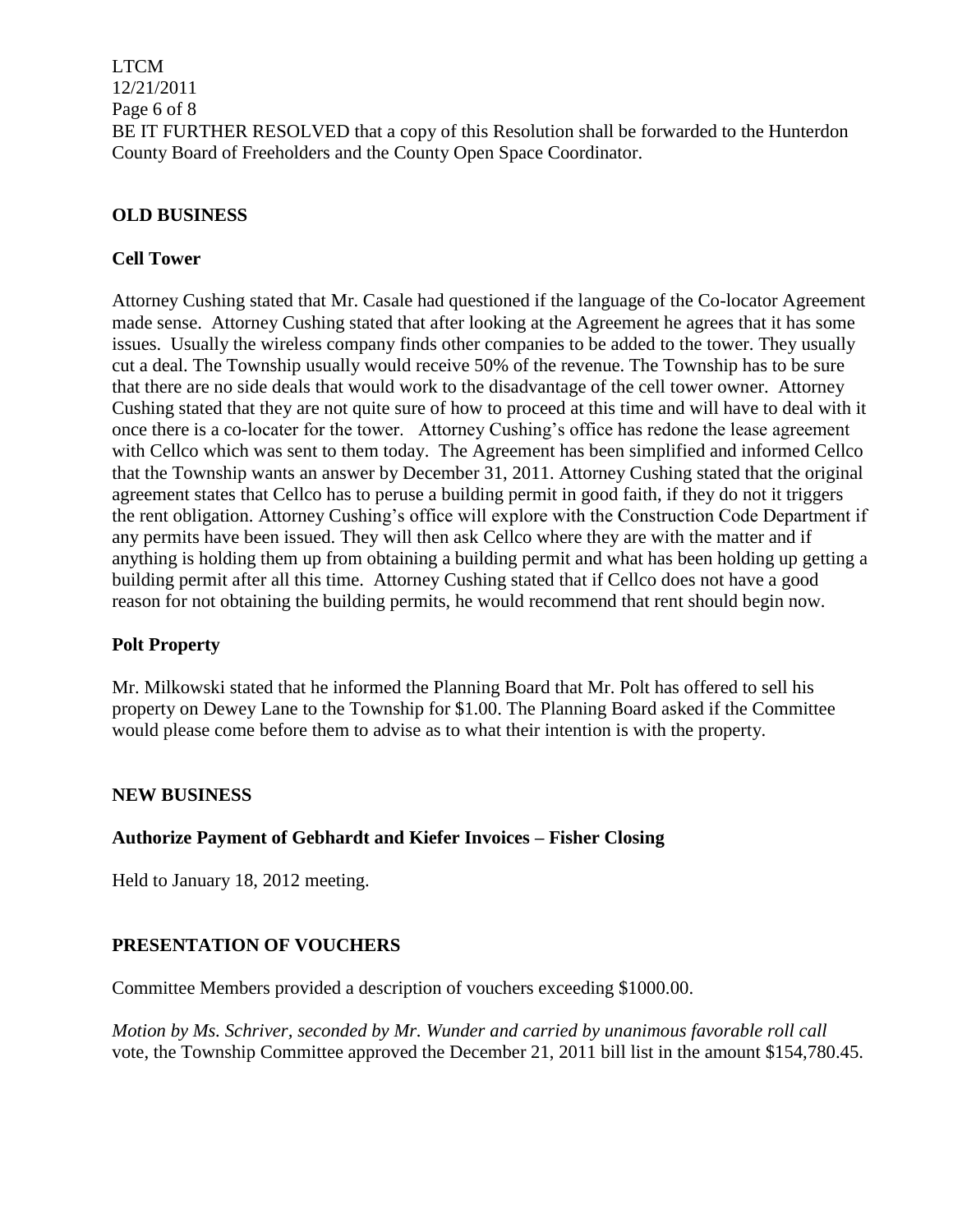LTCM 12/21/2011 Page 7 of 8

# **CORRESPONDENCE**

#### **Police Office Manager Kathy Goracy - Memo**

The new police vehicle will be a 2012 Chevy Tahoe not a 2011 as originally thought. The cost for the vehicle remains the same as approved.

# **PUBLIC COMMENTS**

*Motion by Ms. Schriver, seconded by Mr. Wunder and carried by unanimous favorable roll call*  vote, the Township Committee opened the Public Comment portion of the meeting.

Mr. E.J. Skidmore thanked the Committee for all of their efforts in the 2011 year and wished all a Merry Christmas.

Ms. Nancy Darois inquired on the status of the Rescue Squad matter. Mr. Cushing stated that the Bankruptcy Trustee authorized the abandonment of the property. The next process is to see if the Squad will sign over the building to the Township. Mr. Wunder stated that the Squad is working on a response to the Township's letter requesting a meeting.

Ms. Darois stated that in the past, the Township Committee received reports from the Police Department at meetings and questioned why that has not continued.

Ms. Darois thanked the DPW for clearing the ice on Teetertown Road and thanked the Committee for all of their efforts in 2011.

Mr. Tom McKee thanked the Township Committee for their hard work and thanked Mr. Piazza for the time he served the Township.

Mayor Piazza thanked everyone who supported him for the last nine years and stated that he may come back because he truly enjoyed the work he did for the Township.

Ms. Schriver thanked Mayor Piazza for his contributions during his years of service to the Township.

*Motion by Ms. Schriver, seconded by Mr. Wunder and carried by unanimous favorable roll call*  vote, the Township Committee closed the Public Comment portion of the meeting.

# **EXECUTIVE SESSION**

*Motion by Ms. Schriver, seconded by Mr. Wunder and carried by unanimous favorable roll call* vote, the Township Committee approved Resolution No. 90-2011 and convened in executive session at 7:28 p.m. It is not anticipated that action will be taken at the close of the meeting.

# **TOWNSHIP OF LEBANON**